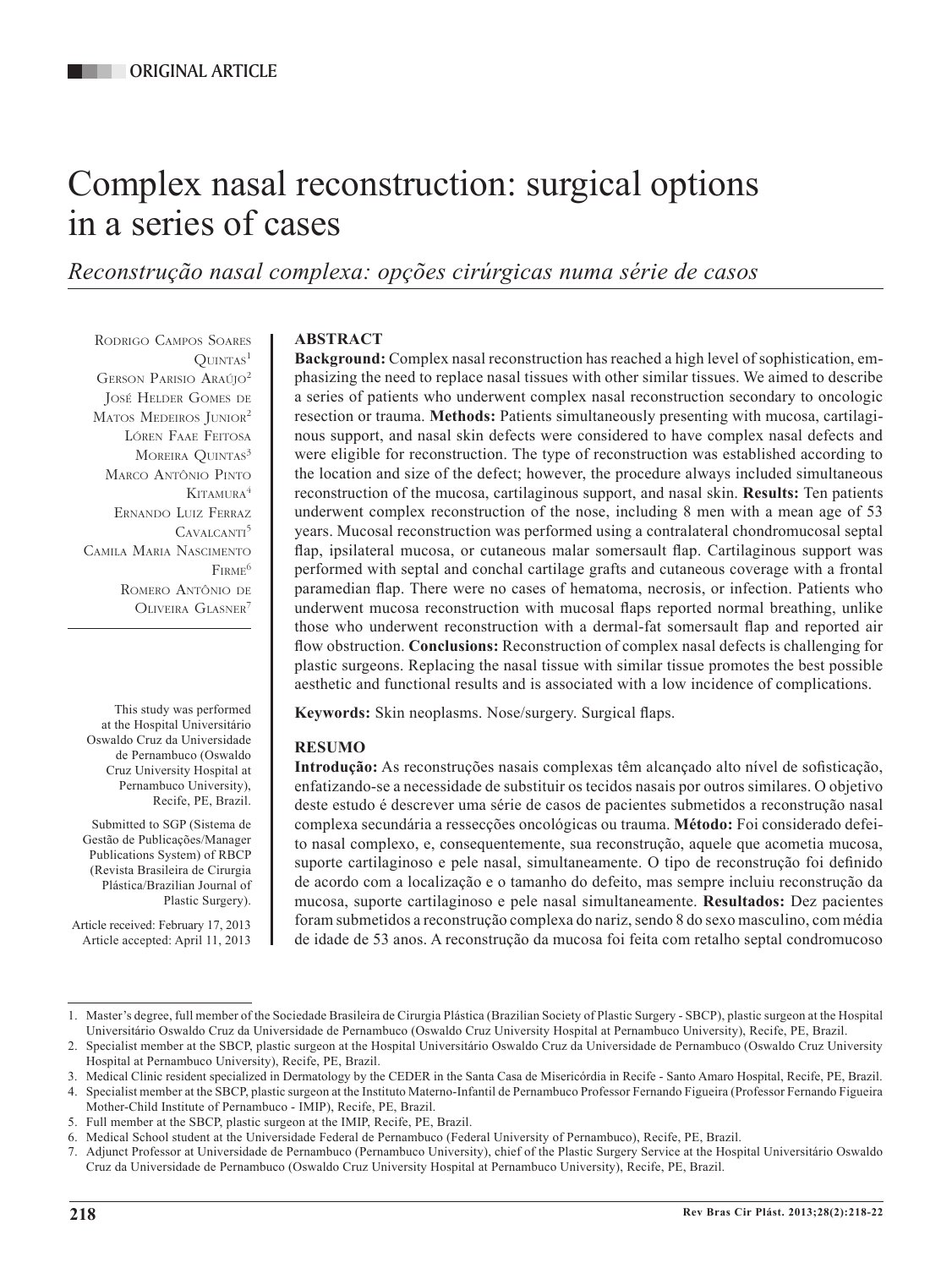contralateral, mucoso ipsilateral ou retalho cutâneo malar em cambalhota. O suporte cartilaginoso foi realizado com enxerto de cartilagem septal e conchal e a cobertura cutânea, com retalho paramediano frontal. Não foi observado nenhum caso de hematoma, necrose ou infecção. Os pacientes que tiveram a reconstrução da mucosa realizada com retalhos mucosos referiam que respiravam normalmente, ao contrário dos pacientes submetidos a reconstrução com retalho dermogorduroso em cambalhota, que referiam obstrução ao fluxo aéreo. **Conclusões:** A reconstrução de defeitos nasais complexos se constitui num desafio para o cirurgião plástico. A substituição dos tecidos nasais por outros similares promove melhor resultado tanto estético como funcional possível e está associado a baixa incidência de complicações.

**Descritores:** Neoplasias cutâneas. Nariz/cirurgia. Retalhos cirúrgicos.

# **INTRODUCTION**

The nose is a central facial structure of great aesthetic and functional importance. It is particularly exposed to trau mas and skin neoplasms, making its reconstruction challenging for plastic surgeons<sup>1</sup>.

In recent decades, complex nasal reconstruction has reached a high level of sophistication, emphasizing the need to replace the nasal tissue with similar tissue. Thus, whenever possible, the skin should be replaced with skin of similar color and texture such as that from frontal flaps, mucosa, septal flaps, and cartilaginous support with septal, conchal, or costal flaps or grafts<sup>2</sup>.

In the present study, we aimed to describe a series of patients who underwent complex nasal reconstruction secondary to oncologic resection or trauma.

#### **METHODS**

Patients simultaneously presenting with mucosa, cartilaginous support, and nasal skin defects were considered to have complex nasal defects and were eligible for reconstruction.

Patients who had complex defects in one or more aesthe tic nose subunits, secondary to oncologic resection – either simultaneously or preceding – or due to trauma were included in the study.

All patients underwent complex nasal reconstruction in the Plastic Surgery Service of the Oswaldo Cruz University Hospital at Pernambuco University between May 2010 and April 2012.

All patients received general anesthesia and local infusion with  $0.5\%$  lidocaine and  $1:200,000$  adrenaline. In all cases, patients received antibiotic prophylaxis with 2 g of intravenous cefazolin during anesthetic induction.

The type of reconstruction was established according to the location and size of the defect; however, it always included mucosa, cartilaginous support, and nasal skin reconstruction, either performed separately or simultaneously.

The release of the frontal paramedian flap base was planned at 21 days after surgery.

This study was approved by the Research Ethics Committee of Pernambuco University (CAAE 00744712.0. 0000.5207).

#### **RESULTS**

Ten patients underwent complex reconstruction of the nose, including eight men with a mean age of 53 years (range, 27−82 years). Nine patients underwent cutaneous malignant tumor resection, and one was a victim of trauma caused by a non-firearm weapon.

All defects were located in one of the wings and lower portion of side walls, or on the nasal tip, i.e., in the lower third of the nose involving the mucosa, lower lateral cartilage, and/or higher and overlying skin segment.

In two patients undergoing oncologic resection, the mucosa was rebuilt with a dermal-fat somersault flap in the medial basic malar region because these patients underwent resection of the entire cartilaginous septum. Cartilaginous support was performed with conchal cartilage grafting (Figure 1).

In the trauma patient, nasal mucosa reconstruction was performed using a contralateral chondromucosal septal flap in the hinge of an anterosuperior base. The ipsilateral mucosa was pushed back, returned, and sutured to prevent septal fistulas. The cartilaginous support was reconstituted with a conchal cartilage graft for nasal wing support, and with the abovementioned septal cartilage flap segment for internal nasal valve construction (Figure 2).

In the other seven patients, the mucosal lining was reconstructed using a ipsilateral mucoperichondrial flap based on the caudal septum. The contralateral mucosa was kept intact. The cartilaginous skeleton was reconstructed with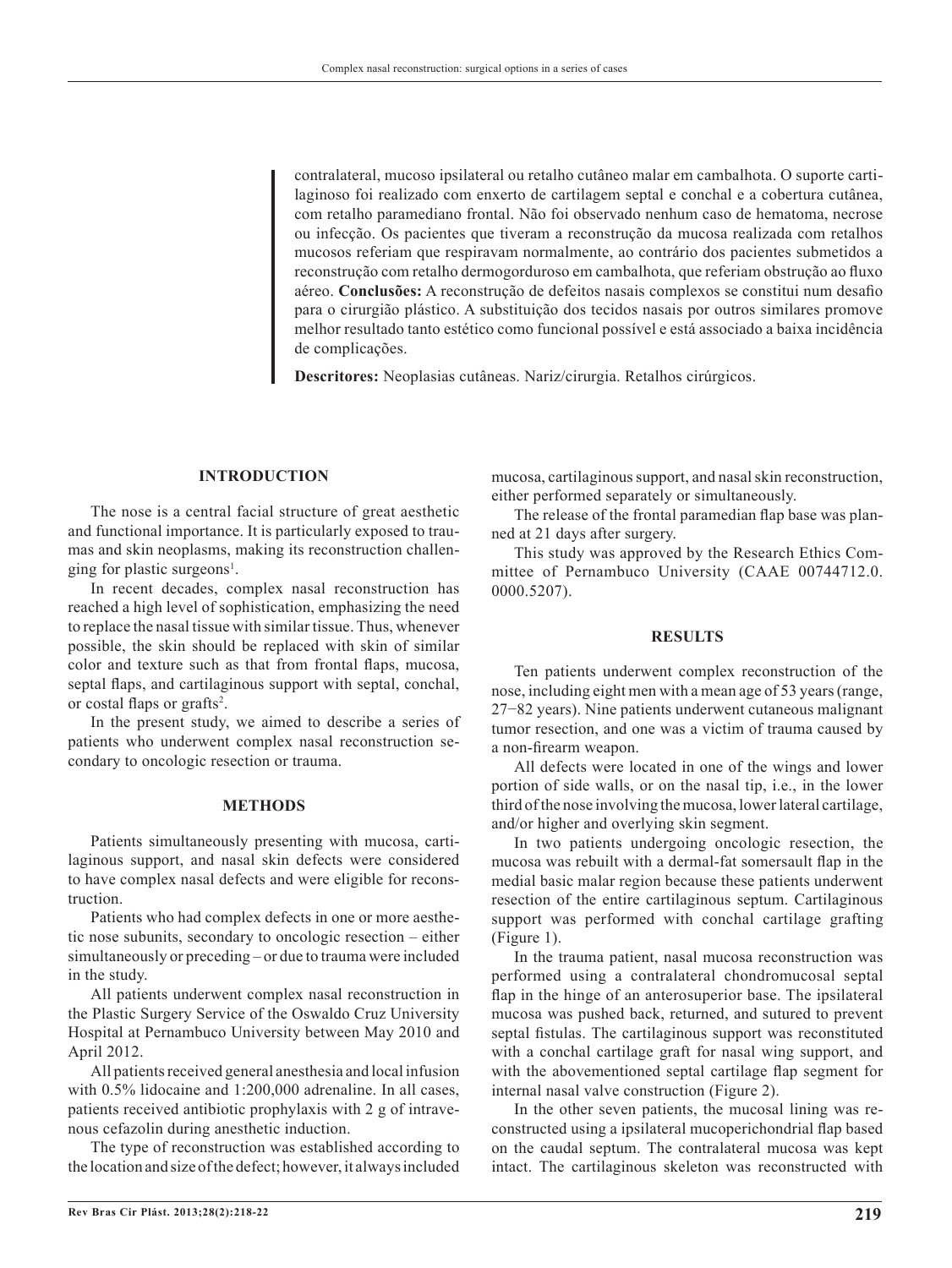

*Figure 1 – A malar dermal-fat somersault flap of the medial base was used for reconstruction of the lateral wall mucosa of the nose after basal cell carcinoma resection.*



*Figure 2 – A contralateral chondromucosal septal flap in the hinge of the anterosuperior base with a conchal cartilage graft in the nostril margin was used for reconstruction of the mucosa membrane and cartilaginous support of the wing and right side wall of the nose after post-traumatic substance loss caused by a non-firearm weapon. The flap was elevated and fixed previously.*

conchal and septal cartilage grafts for wing support and internal nasal valve construction, respectively (Figure 3).

Cutaneous coverage was achieved with a frontal paramedian flap in all patients, and elevated in the supraperiosteal plane, while the supratrochlear artery pedicle was kept intact. Flap distal thinning was performed in the portion corresponding to the cutaneous defect, through myectomy of the frontal prominence (Figure 4).

In 9 patients, primary closure of the frontal donor area was performed, including the portion corresponding to the distal end of the flap. In a young trauma patient, owing to the lack of frontal skin sagging, the area corresponding to the end of the flap was left to heal.



*Figure 3 – An ipsilateral mucoperichondrial flap based on the caudal septum was used for reconstruction of the nasal mucosa of the wing and lateral left wall of the nose after basal cell carcinoma resection. The septal cartilage is exposed, which was used as the graft for construction of the internal nasal valve.* 



*Figure 4 – A frontal paramedian flap, elevated in the supraperiosteal plane with distal thinning on the portion corresponding to the cutaneous defect, through myectomy on the frontal prominence, was used for nasal tip skin coverage.*

Division of the frontal paramedian flap pedicle was performed on postoperative day 21, and included the base of the ipsilateral mucoperichondrial flap, if it was used.

All patients presented with epistaxis or bleeding of the bloody cutaneous flap area; however, none of the patients required surgical revision. No cases of hematoma, necrosis, or infection were observed. Patients who underwent mucosa reconstruction with mucosal flaps reported normal breathing, unlike patients who underwent reconstruction with dermal-fat somersault flaps and reported air flow obstruction.

Figures 5 and 6 depict the results obtained 12 months after complex nasal reconstruction in 2 patients.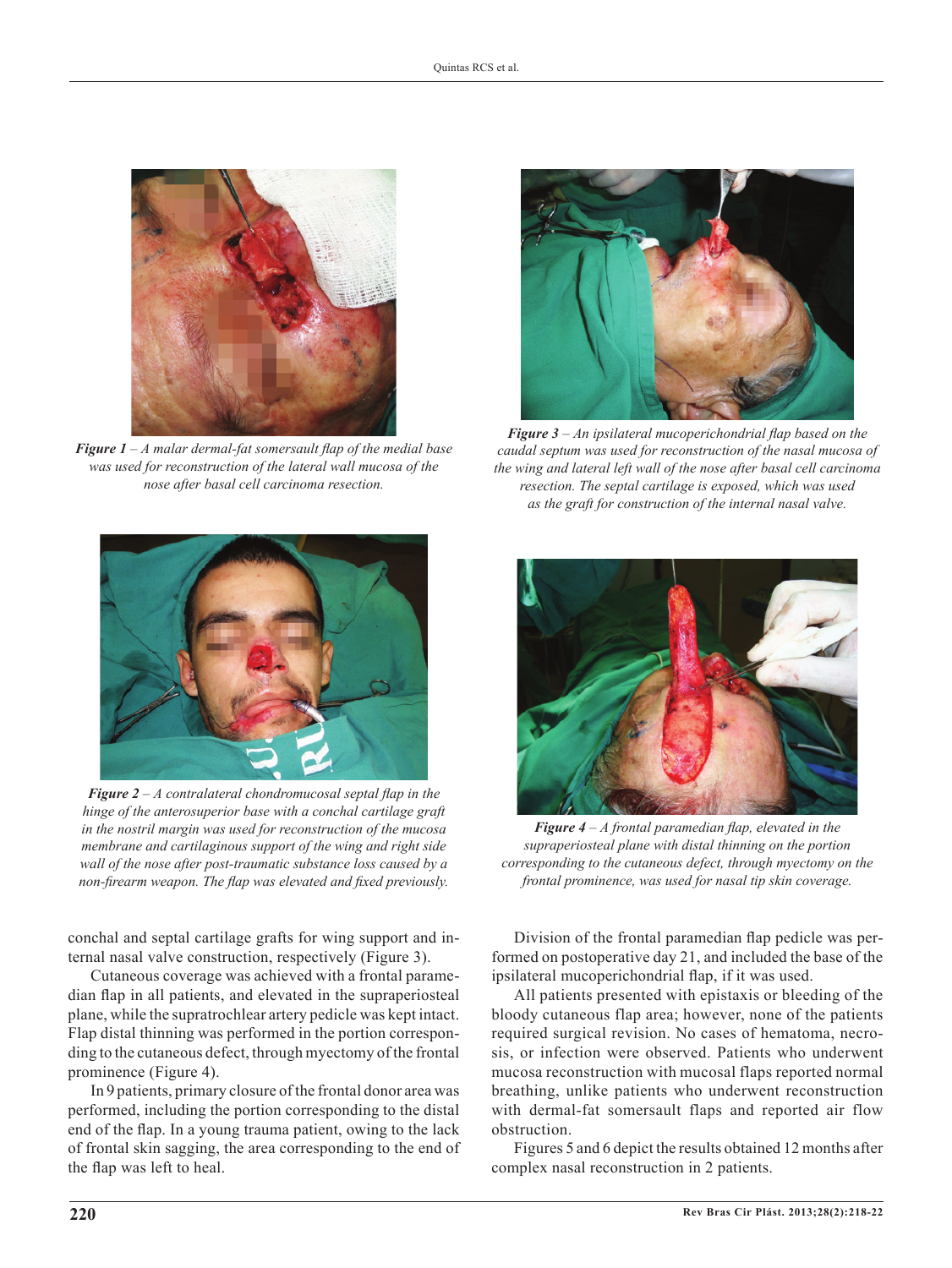

*Figure 5 – Male 27-year-old patient. In A, preoperative appearance, showing extensive nasal substance loss following trauma caused by a non-firearm weapon. In B, intraoperative appearance. In C, appearance 12 months after complex nasal reconstruction using a contralateral chondromucosal septal flap in the hinge of the anterosuperior base, and conchal and septal cartilage grafts for wing support and construction of the internal nasal valve, respectively; a frontal paramedian flap was used for cutaneous coverage.*



*Figure 6 – Male 55-year-old patient. In A, preoperative appearance. In B, appearance 12 months after complex nasal reconstruction using an ipsilateral mucoperichondrial flap based on the caudal septum, and conchal and septal cartilage grafts for wing support and construction of the internal nasal valve, respectively; a frontal paramedian flap was used for cutaneous coverage.* 

## **DISCUSSION**

Reconstruction of complex nose defects requires the re constitution of the nasal mucosa, cartilaginous support, and cutaneous coverage with color, texture, and contour similar to the original nose skin, in addition to the restoration of normal nasal breathing function<sup> $2,3$ </sup>.

Nasal reconstruction must be based on nasal subunits, which form the nasal aesthetic unit. The incisions must be planned within the limits of subunits where scars will be less visible. Thus, removal of additional tissue with reconstruction of the entire subunit ensures optimal results in cases where more than 50% of the subunit is lost, and simulates the normal nasal contour<sup>4</sup>.

Skin flaps in hinges are too thick and poorly vascularized for reconstruction of the nasal mucosa; they cause distortion and decreased permeability of the nostril cavity<sup>5</sup>, unlike mucous flaps, which are thin and well vascularized, and provide ideal blood supply for the cartilaginous graft without any obstructions to nasal air flow<sup>6</sup>.

Restoration of the nasal support is crucial for excellent aesthetic and functional results. Autogenous materials such as septal, auricular, and costal cartilage are the most widely used constituents for this purpose, either with free or compound grafts, or as part of chondromucosal septal flaps, each with its advantages and disadvantages<sup>7,8</sup>.

The conchal cartilage free graft is usually used to support the nasal wing because it possesses natural convexity, which enhances support to the nostril margin. However, grafts or chondromucosal septal flaps are the most widely used materials for reconstruction of the internal nasal valve<sup>2,8</sup>.

Cutaneous coverage in complex nasal reconstruction is performed in most cases with a frontal paramedian flap because it provides skin texture and color that are similar to those of the original nose9,10. Important strategies led to aesthetic improvements in nasal reconstruction when using this flap. The concept of nasal aesthetic units emerged, with the emphasis on replacing the skin of an entire unit in cases with more than 50% unit loss<sup>8</sup>, in addition to making incisions along the edges of the unit and attempting to avoid exceeding its limits<sup>2</sup>.

Moreover, owing to its rich vascularization<sup>11</sup>, the frontal paramedian flap is quite versatile and its rotation arc can be extended and its end can be thinned through frontal myectomy, which enables molding of the recesses and projections that are normal in the nose because of its relatively thin cutaneous coverage<sup>8</sup>.

Most surgeons perform nasal reconstruction in two or three stages, including flap thinning, repositioning of the eyebrow head, and other alterations. In general, flap release is performed between postoperative day 15 and 21, at which time the flap is autonomized<sup>2,8</sup>. Others perform nasal reconstruction in a single procedure using free flaps<sup>12</sup>.

Despite not achieving an objective method to verify nasal respiratory function in our study, most authors suggest that reconstruction of the lining with nasal mucosa and use of cartilaginous grafts for support are the best options to maintain air flow permeability, which was verified subjectively in the present research<sup>2,5,8</sup>.

### **CONCLUSIONS**

Reconstruction of complex nasal defects is challenging to plastic surgeons. Replacement of nasal tissues with similar